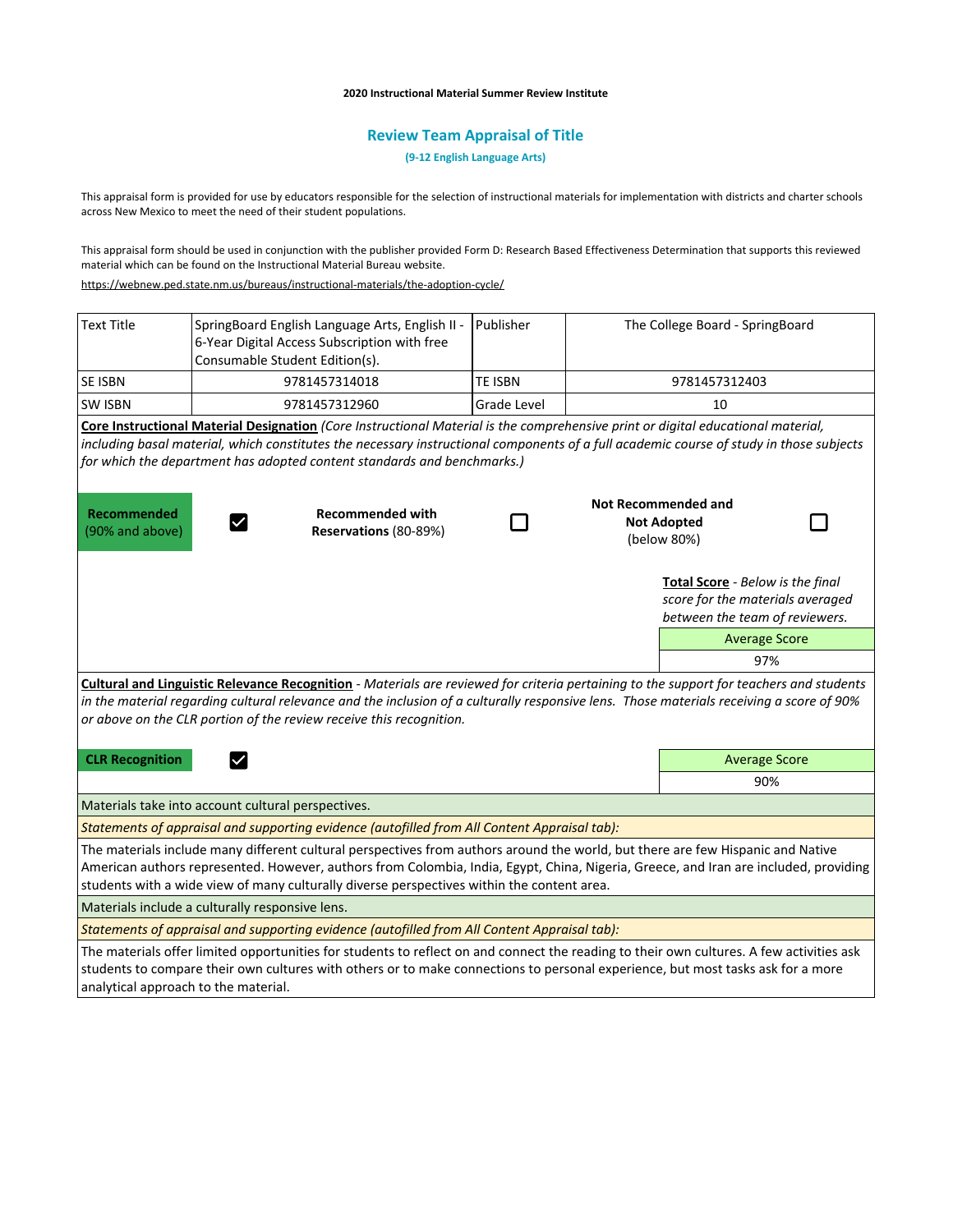**Standards Review** *- Materials are reviewed for alignment with the state adopted content standards, benchmarks and performance standards.*

Average Score

97%

Materials align with grade level standards overall.

*Statements of appraisal and supporting evidence:* 

The materials provide a rigorous curriculum that aligns with grade level standards overall, focusing on an alignment with AP and SAT preparation. The relevant standards are referenced in each prompt, assessment and task, and the online teacher resources provide a full standards correlation. The materials provide both teachers and students with direct and targeted standards aligned learning resources.

Materials align to reading standards.

*Statements of appraisal and supporting evidence:* 

The reading selections are in the high end of the 9/10 complexity band, as measured by Lexile ratings provided for each selection. The materials describe most reading selections as "difficult" or "high difficulty." World literature selections are frequently featured, and there are a variety of informational texts including seminal US documents. Most activities ask students to practice close reading and cite textual evidence to show comprehension in the Returning to the Text and Working with the Text sections. Guided close reading through structured practice in annotation further supports student mastery of reading standards.

Materials align to writing standards.

*Statements of appraisal and supporting evidence:* 

The materials align to writing standards, asking students to practice the required genres: argumentative,

informative/explanatory, and narrative. Students are frequently directed to conduct research, assessing sources for credibility and synthesizing information effectively. In all writing assignments, the materials require textual evidence to support student claims and analyses. Language checkpoints provide guidance in writing mechanics, like phrases and clauses, and Scoring Guides assess student performance on Embedded Assessments. Resources in the end matter include graphic organizers to support planning, organizing, editing and revising of writing. The online digital resources include a student reader/writer notebook that guides students toward independent reflective writing to create more meaningful, lasting learning and support student mastery of the writing standards.

Materials align to speaking and listening standards.

*Statements of appraisal and supporting evidence:* 

The materials meet speaking and listening standards by focusing on academic conversations that support peer-to-peer dialogue, including Socratic seminars, literature circles, debates, discussion groups, presentations, and theatrical performances. The activities included are high-level and require complex thinking/writing to demonstrate mastery of the standards, but offer students mulitple supports/opportunities for learning. Differentiation for ELL students is often provided through small group or pair discussions and collaboration.

Materials align to language standards.

*Statements of appraisal and supporting evidence:* 

The materials address language standards primarily through Language Checkpoints in the text and Language Workshops in the online resources. Topics include Conjunctions, Academic Vocabulary, Figurative Language, Clauses, Parallel Structure, and Punctuation. Language standards are targeted through intentional and frequent practice in grade level language standards aligned writing activities to better support student mastery.

Materials align to New Mexico content standards for ELA.

*Statements of appraisal and supporting evidence:* 

While the materials include a limited selection of Hispanic authors and only one Native American author is included, overall the curriculum strives to present a wide variety of authors/texts from all over the world to engage students in reading/learning about the diverse perspectives in this genre of study. The materials reflect the Grade 10 focus on World Literature, which includes diverse readings from many cultures, including Chinese, Iranian, Colombia, Ghana, Nigeria, Greek, Indian, and others. The materials offered demonstrate a wide diversity of texts to support culturally and linguistically diverse learners.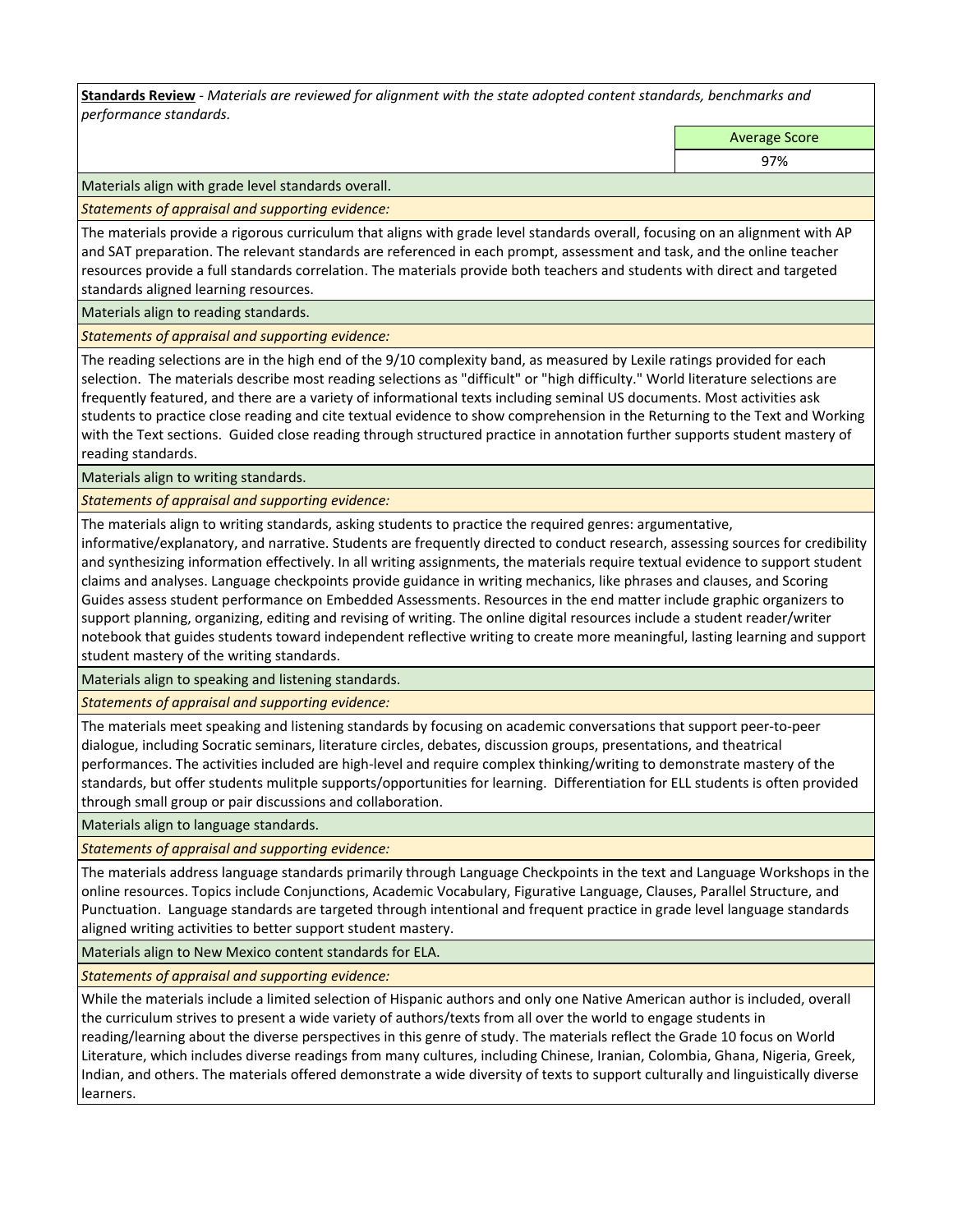**ELA Content Review** *- Materials are reviewed for relevant criteria pertaining to the support for teachers and students in the specific content area reviewed.*

Average Score

100%

Materials provide a selection and range of high-quality texts worthy of students' time and attention, exhibiting exceptional craft and thought and/or providing useful information.

*Statements of appraisal and supporting evidence:* 

This curriculum provides a range of high complexity materials that are worthy of a student's time and attention. These include a series of articles about video gaming and the effect of technology on the brain. Another set of readings provides a realworld connection to vaccinations, giving multiple perspectives in different articles. Literature materials, especially "Things Fall Apart," relate to individual experiences, family connections, and cultural conflict. The unit on "Voice in Synthesis" is highly relevent to today's learners who are heavily influenced by online, web-based sources; this unit of study asks students to examine, research, and analyze a variety of complex informational texts/sources to evaluate varied perspectives and learn to make individual meaning from source information. The reading selections also engage students in a variety of genres, including drama (Antigone and Persepolis), with experiential activities involving theatrical performances.

Questions in the materials are high-quality text-dependent and text-specific questions. The overwhelming majority of these questions are text-specific and draw student attention to the particulars in the text.

*Statements of appraisal and supporting evidence:* 

One of the four major focus areas in Spring Board is higher-order questioning. Each unit begins with an essential question related to the activity's theme or topic. Students use the Returning to Text and Working from Text sections to reflect on the details in the text, to conduct deeper analysis, and to practice inferential thinking. Students are tasked with self-creating questions relating to the materials for a variety of purposes, such as debates, Socratic Seminars, and group discussions.

Materials provide scaffolding and supports to enable students' learning of English language arts.

*Statements of appraisal and supporting evidence:* 

This curriculum focuses on supporting English Language Learners with scaffolding and differentiated suggestions in each activity. Target areas are vocabulary and sentence frames to support paragraph writing. This curriculum supports ELL students significantly, but there are few in text differentiations or accommodations for students with special education disabilities. The online source materials provide teachers with more resources and guidance on scaffolding/differentiating in the form of Language Workshops to help support learners struggling in English.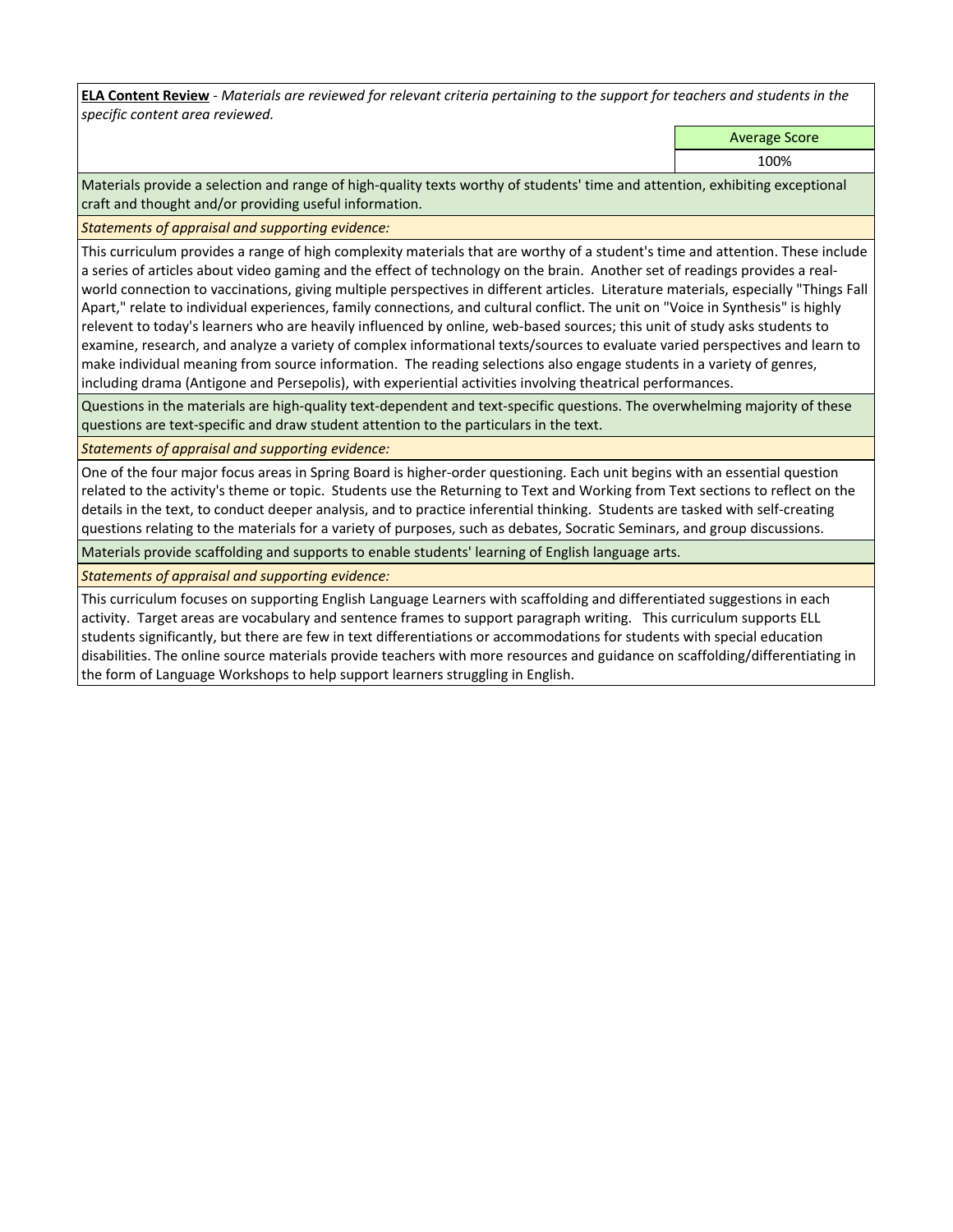**All Content Review** *- Materials are reviewed for relevant criteria pertaining to the support for teachers and students in the material regarding the progression of the standards, lesson structure, pacing, assessment, individual learners and cultural relevance.*

Average Score

96%

Materials are coherent and consistent with the high school standards that all students should study in order to be college and career ready.

*Statements of appraisal and supporting evidence:*

The materials provide a rigorous curriculum that aligns with grade level standards overall, focusing on an alignment with AP and SAT preparation. The materials include frequent reference to College and Career Readiness Focus Standards at the beginning of each activity. In the Planning the Unit sections, AP and SAT connections are provided that focus students on important skills and knowledge areas for college and help them prepare for the SAT exams. The speaking and listening activities, such as debates, presentations, and discussions, prepare students for post-secondary careers or education.

Materials are well designed and take into account effective lesson structure and pacing.

*Statements of appraisal and supporting evidence:*

The materials are well designed and use color coding for specific sections and skills. Sequencing of materials is well presented and planned, as in the series on video games and its effects on the brain and vaccinations. Teaching directions are numbered, and, when followed, will give a beginner teacher a step-by-step plan to follow. The online, digital resources provide teachers with a huge wealth of resources for planning and pacing from a Scope and Sequence to outlined, detailed guides for effective, standards aligned lesson planning.

Materials support teacher planning, learning, and understanding of the standards.

*Statements of appraisal and supporting evidence:*

The Planning the Unit sections are rich with guidance such as a pacing guide, additional materials needed, independent reading suggestions, alternate pathways through the materials, and suggested remediation workshops that are available online. Standards are not presented in the Planning the Unit section, but are available in each Activity, in the College and Career Readiness and Scaffolding the text-dependent question sections. An online standards correlation is available for teachers to reference.

Materials offer teachers resources and tools to collect ongoing data about student progress on the standards.

*Statements of appraisal and supporting evidence:*

Online resources include data collection through assessments and workshops. Scoring guides in each embedded assessment provide data on a variety of standards related to writing, speaking, and listening skills. Each unit of study provides teachers with a scoring guide and assessment rubric to better support evaluation of student work and mastery toward standards.

Materials support effective use of technology to enhance student learning. Digital materials are accessible and available in multiple platforms.

*Statements of appraisal and supporting evidence:*

Digital materials are easily accessible through a web-based platform compatible with any device. The materials support students' use of technology in research and creating multi-media presentations. Specifically, they create slide shows, find and assess the credibility of sources, share their findings in presentations, and enhance performances with media. Digital materials are aligned with Zinc Reading Labs and Turnitin Revision Assistant, which helps with organization and provides feedback to students in the writing process.

Materials can be easily customized for individual learners.

*Statements of appraisal and supporting evidence:* 

Teachers can choose from two different pathways to customize instruction for English Language Learners. Language Workshops and Foundational Skills Workshops target specific areas for further support and can be assigned to specific students. Differentiation strategies also provide opportunities to individualize student learning. Assessments can be modified to be collaborative for those students who need that support.

Materials give all students extensive opportunities and support to explore key concepts.

*Statements of appraisal and supporting evidence:*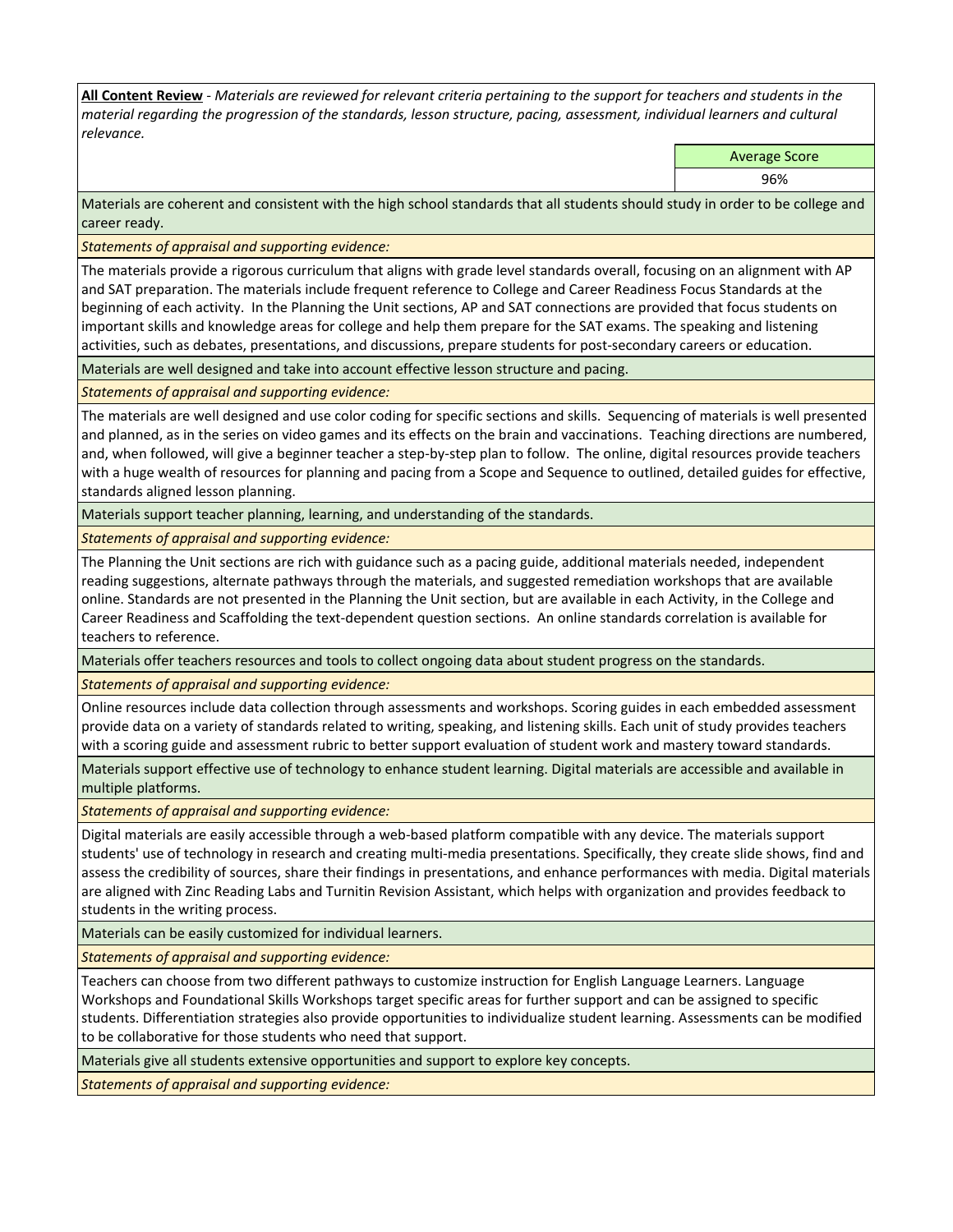Language Workshops and Foundational Skills Workshops provide additional support on key concepts for struggling students. A variety of literary genres and activities guide students to an understanding and comprehension of key literary concepts. The materials provide scaffolding and differentiation strategies to support students, and they include a number of acronyms designed to help students remember how to unpack reading selections and plan writing tasks. Examples include TP-CASTT, SOAPSTone, SMELL, and RAFT. Learning Strategies, a Spanish/English glossary, and Graphic Organizers provided in the resources at the end of the text give additional supports for students.

Materials take into account cultural perspectives.

*Statements of appraisal and supporting evidence:*

The materials include many different cultural perspectives from authors around the world, but there are few Hispanic and Native American authors represented. However, authors from Colombia, India, Egypt, China, Nigeria, Greece, and Iran are included, providing students with a wide view of many culturally diverse perspectives within the content area.

Materials include a culturally responsive lens.

*Statements of appraisal and supporting evidence:*

The materials offer limited opportunities for students to reflect on and connect the reading to their own cultures. A few activities ask students to compare their own cultures with others or to make connections to personal experience, but most tasks ask for a more analytical approach to the material.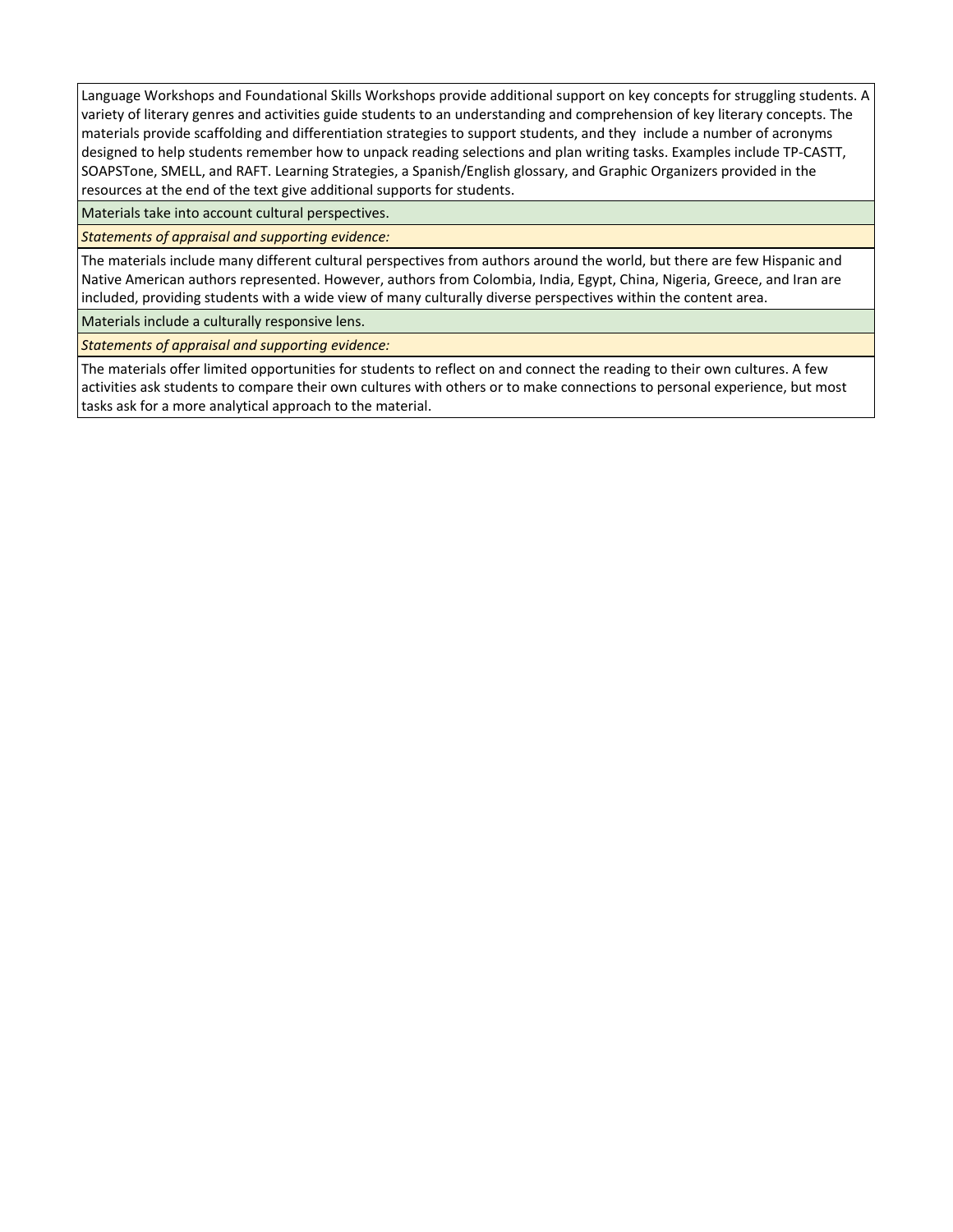**Reviewers' Professional Summation** *- These materials are reviewed by Level II and Level III educators from across New Mexico. The reviewers have brought their knowledge, experience and expertise into the review of these materials. They offer here their individual summary of the material as a whole.*

Reviewer #: 13

*Background and experience:*

Level lll teacher with a masters degree in Curriculum and Instruction with 20 years experience teaching English Language Arts, English, and History to students in grades 8-12.

*Professional summary of material:*

This curriculum is designed to target student mastery in four specific areas; argument, persuasion, synthesis, and analysis. The text is divided into 4 units of study anchored on texts that ask students to read, analyze, evaluate, discuss, and reflect upon the four main goals. Unit 1: The Power of Argument has students evaluate informational texts to determine author's purpose and validity of source information to build their own knowledge and form individual understandings about relevant topics. Unit 2: Persuasion in Literature has students read and reflect on powerful literature to better understand how authors use personal experiences/events to create work that can shape and influence society. Unit 3: Voice in Synthesis tasks students with reading, evaluating, and then researching information to present findings/understandings/beliefs about topics that are relevent and timely in today's society. In Unit 4: Praise, Mock, and Mourn has students analyze complex drama and poetry to better understand the power of language and the written word to shape and define the history of the world over time. The materials aligned within this curriculum address all the focus areas of a standards based, content rich ELA study. Students practice close reading, annotation, reflective journaling, literary/text analysis, text-dependent questioning, paired/group collaboration, vocabulary practice, grammar practice, and discussion within each unit of study. Teachers are offered a wide variety of resources, both in print and online, to best support the learning experience of every student within the content area. A scope and sequence includes lesson planning guidance/outlines, learning activities, scaffolding guidance/resources, student assessment activities/resources, and scripted notes for instructional planning/delivery. Students are provided with a user friendly text that guides them through the text with support in the form of learning targets, lesson previews, guidance for textual annotations for deeper understanding, guiding questions to shape meaning, knowledge questions to enrich learning, checkpoints to clarify understanding, and scoring rubrics for assessments to clarify performance expectations with every text to best ensure student understanding and mastery of the content area standards. This curriculum is rich in text level complexity and student learning activities; it will amply support students on their learning journey toward college and career readiness.

Reviewer #: 14

*Background and experience:*

Reviewer is a Level III Master Degree teacher with a National Board Certification and 20 years of experience in both Middle and High School English, History, and Special education.

*Professional summary of material:*